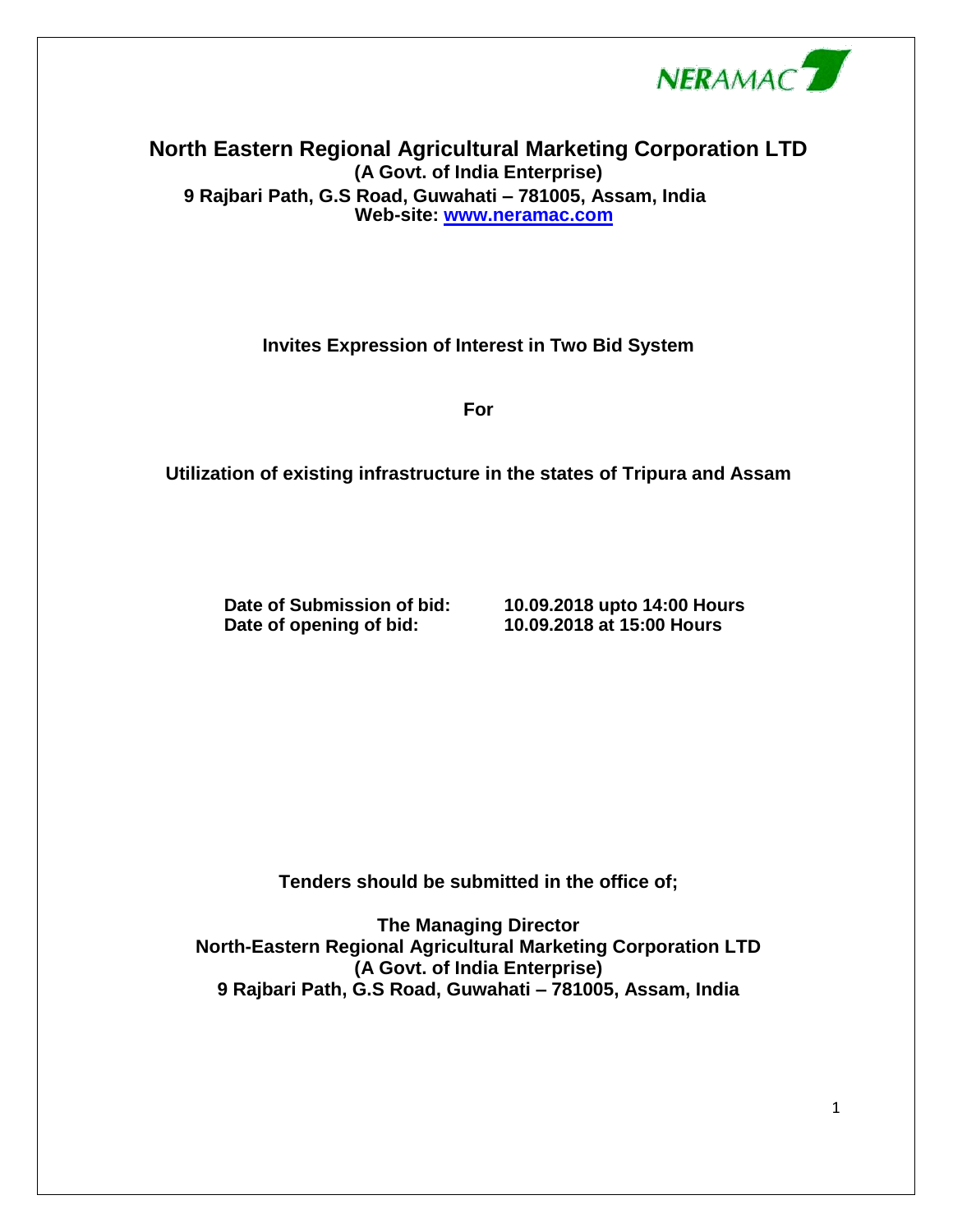# **North Eastern Regional Agricultural Marketing Corporation LTD (A Govt. of India Enterprise) 9 Rajbari Path, G.S Road, Guwahati – 781005, Assam, India**

### **Notice inviting Expression of Interest (EOI)**

#### **NERAMAC invites Expression of Interest for utilization of existing Infrastructure on "AS IS WHEREIS BASIS" on PPP mode under Two Bid System**

| A. Last date for the submission of Bid     | : 10.09.2018(14.00Hrs)                                         |                           |
|--------------------------------------------|----------------------------------------------------------------|---------------------------|
| <b>B.</b> Date of opening of Bids          | : 10.09.2018(15.00 Hrs)                                        |                           |
| C. Place of submission and opening of Bids | <b>NERAMAC Ltd</b><br><b>Guwahati - 781005</b><br>Assam, India | 9, Rajbari Path, G.S Road |

- 1. NERAMAC is looking for suitable partners who can provide operation, maintenance and management services for running and utilizing the existing facilities of NERAMAC on behalf of the owners.
- 2. Parties may submit bid for any one or more facilities through a single tender document. Processing fee should be submitted at the rate of Rs. 20,000/- per unit (Non-refundable) for which interest is shown. Parties are to deposit EMD of Rs.50,000/- for each facility and Rs.500/- as document fees. Unsuccessful parties will get refund of EMD within 07 days of opening of Bids.
- 3. Details of the facilities available at the centers of NERAMAC in different states are given in the tender document.
- 4. The eligibility criteria for participation in the tender is given in the tender document
- 5. The tender/Quotation documents along with detailed scope of work and other relevant documents form the part of tender /quotation. Tender document is available at website www.neramac.com and www.cppp.nic.in which may be downloaded and submitted to this office.
- 6. **Envelop -1 (Technical Bid)** shall be opened on **10.09.2018** at 15:00 Hours in the presence of the tenderer who wish to attend tender opening. **Enevelop-2** of technically qualified bidders shall be opened at the same place on date and time, which shall be communicated to qualified bidders through mail.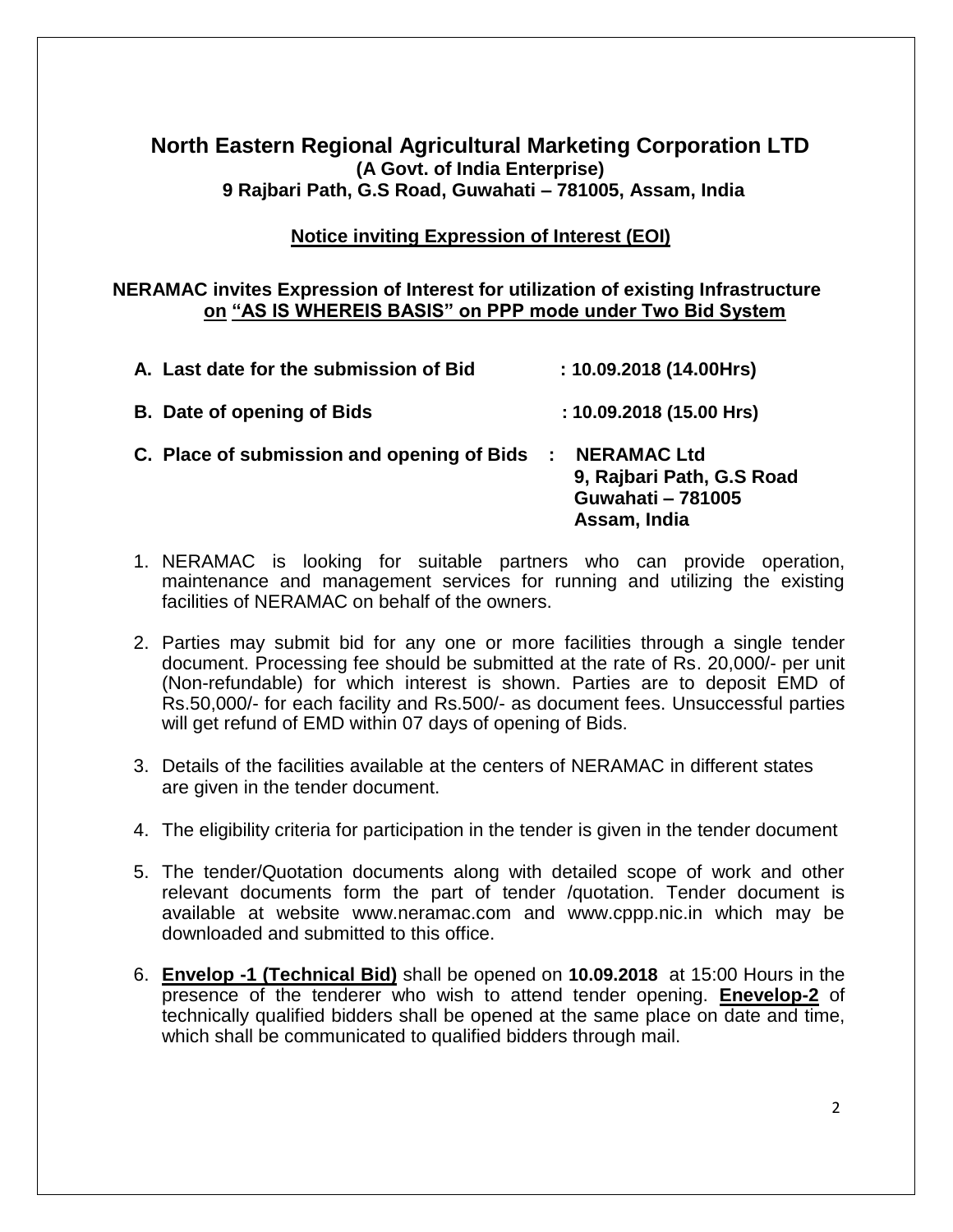- 7. Tenderers should submit both technical and financial bid strictly in the manner given in the section "Instruction to tenderers". Bids not conforming to instructions are liable to be rejected.
- 8. Tenders not accompanying the processing fee shall be rejected out rightly and shall not be processed.
- 9. Bidders shall have to sign Integrity Pact with NERAMAC.
- 10.NERAMAC reserves the right to accept or reject any one or all tenders without assigning any reason thereof.
- 11. Any corrigendum including extension of date or change of date for submission of the tender shall be published only on the website and that shall be deemed to have been seen by the bidders.
- 12.In case the date opening falls on a holiday, the bids shall be opened on next working day at the same time and it will be binding on the Tenderers / Bidders for acceptance.
- 13. All communications related to the tender and any clarification or enquiry must be referred to the **Managing Director, NERAMAC Ltd. 9 Rajbari Path, G.S Road, Guwahati – 781005, Assam, India.**

Sd/- **Managing Director, NERAMAC**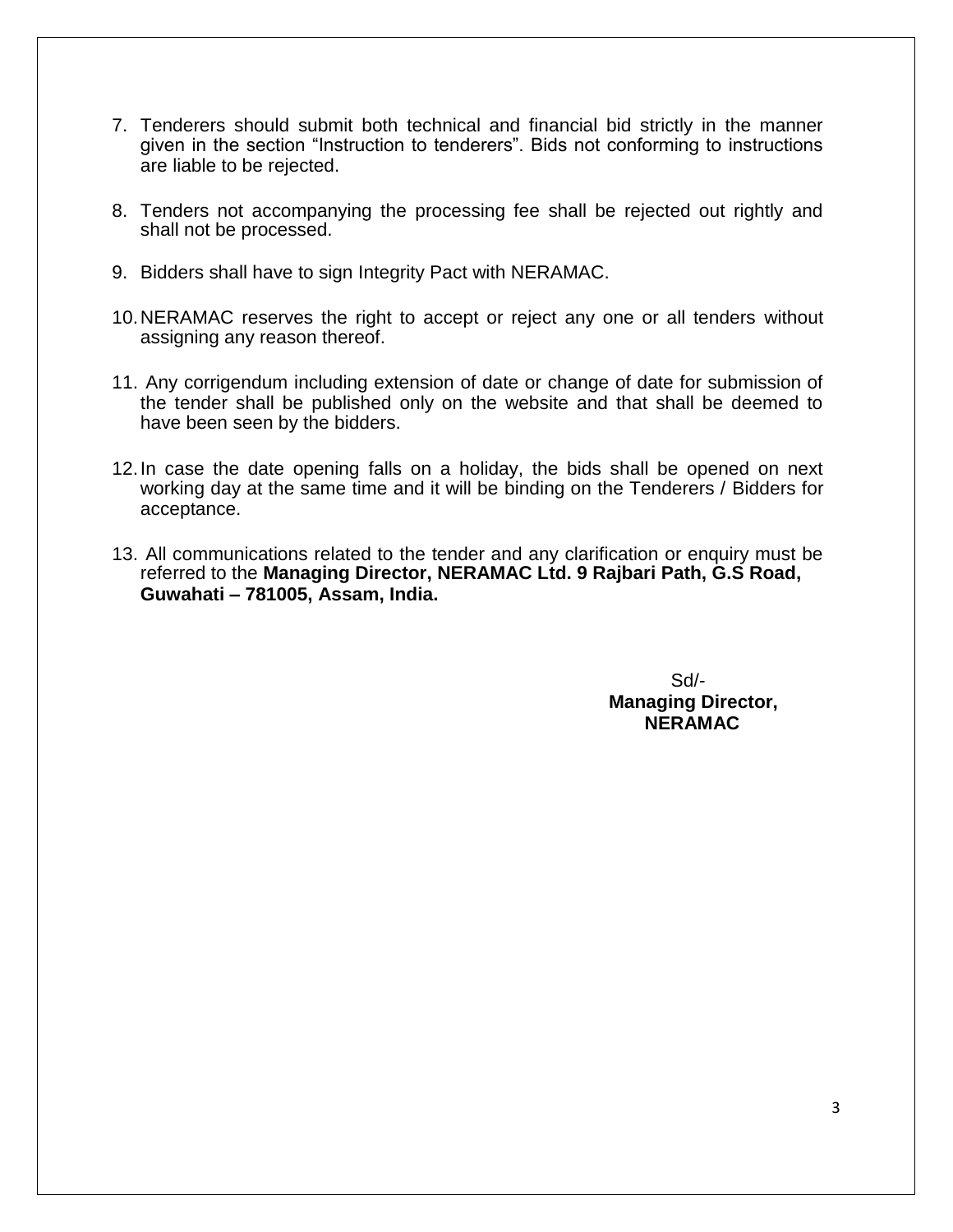### **SCOPE OF WORK** :

#### 1. **Scope of Work**: Bidder shall

- (i) Operate, Maintain and Manage the existing facilities of **NERAMAC (Owner**)
- (ii) Invest in the existing facilities in order to operate the facilities.
- (iii) Manage inputs and sales thereof out of facilities.
- 2. NERAMAC shall delegate the bidder overall responsibility for operating, maintaining and managing the facilities to ensure that the Project is available to produce desired outcome. Neither the bidder nor any of its employees, subcontractors or agents shall be deemed to have any other status, except that given in scope of work.
- 3. Preference shall be given by the successful bidder to NERAMAC in case NERAMAC desire to make use of the facility under mutual agreed terms.

Details of the Processing cum warehouse Units for which Bids are invited are;

- a) **Pineapple juice Concentrate Plant at Nalkata, Tripura**: This plant is situated around 120 km away from Agartala on Agartala - Silchar Highway. Plant was set up during June 1988 with a capacity of 2TPH pineapple for making pineapple juice concentrate. Detail address is: Fruit Juice Concentration Plant, Post Office Kanchancherra, Dist. Dhalai, Tripura (State), 799 266. Total land Area is 3.64 Hectare having plant & machineries on important sections like Fruit receiving section, crushing section, pasteurization section, Evaporation section including other service facilities like water supply, Electricity, Steam Boiler, weigh Bridge facility etc.
- b) **Cashew Processing Plant at Mankachar, Assam:** This project of 4TPD processing capacity is situated around 13 km away from Mankachar town of Assam and the project is in the commissioning stage. Detailed address is: Vill-Teldhala, P.O. Borkona. P.S. Mankachar, Dist. Dhubri, Assam. Total land Area is 6 Bigha having plant & machineries on important sections like steam cooking, cutting tables with cutting machines, tray drier, grading & packing table including part machineries for Cashew nut shell liquid etc.
- c) **Infrastructure for setting up of a Multi Fruit Processing Plant at Silchar, Assam**: This infrastructure is situated at the Malini Beel Industrial Area at Silchar around 3 km away from Silchar railway Station having civil works and part boundary wall. Detailed address is: Vill. Mouza Tarapur, Malini Beel, Industrial Area, P.S., Silchar, Assam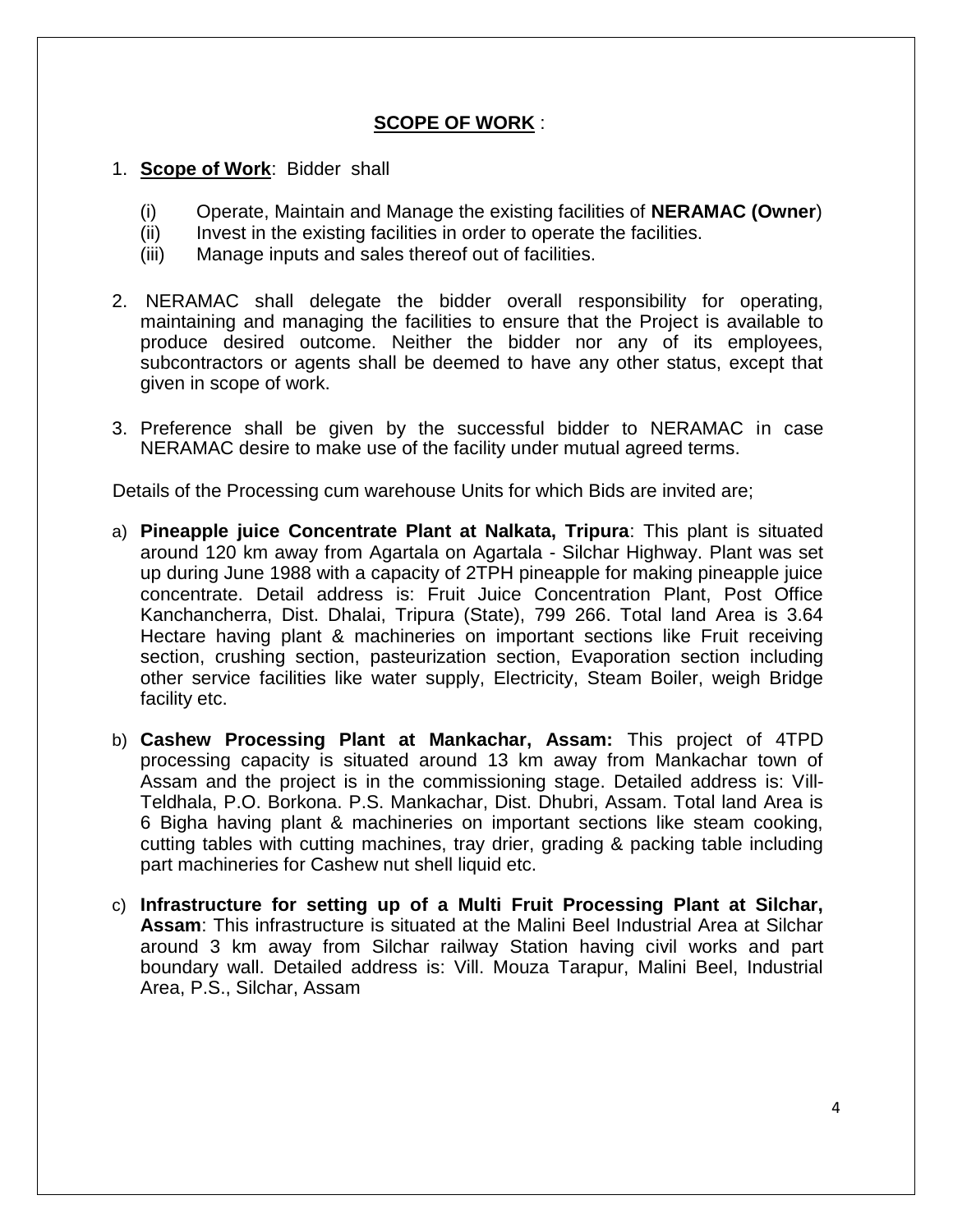Interested Company/ Firm/ Processors **can visit the site and inspect the available infrastructure** on prior intimation to following contact person and submit the Bid:

| <b>Infrastructure</b>                                            | <b>Name of contact</b><br>person | <b>Mobile</b><br><b>Number</b> |
|------------------------------------------------------------------|----------------------------------|--------------------------------|
| juice Concentrate Plant at<br>Pineapple<br>Nalkata, Tripura      | Sh D Sarma / Sh. D. Endow        | 09706098136<br>09706098132     |
| Cashew Processing Plant at Mankachar, Md. Rafiqul Islam<br>Assam |                                  | 09678911211                    |
| Infrastructure for setting up of a Multi Fruit                   | Sh. D. Rabha                     | 09435349022                    |
| Processing Plant at Silchar, Assam                               |                                  |                                |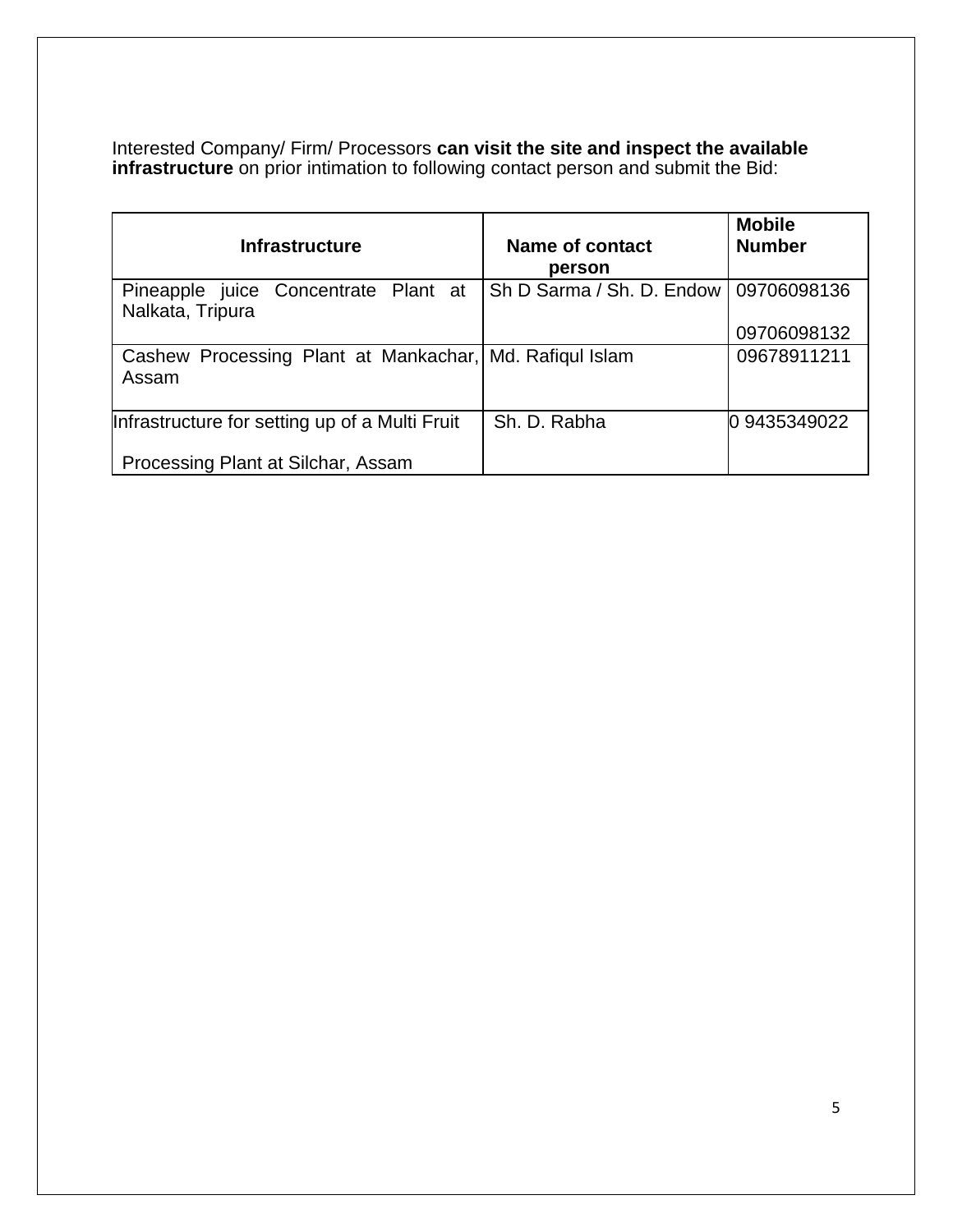# **North Eastern Regional Agricultural Marketing Corporation LTD**

## **INSTRUCTIONS TO TENDERERS (ITB):**

- 1. The tenderers are advised in their own interest to read the document carefully. Unless the tenderers specifically state to the contrary and contention is agreed by the corporation, it shall be deemed that the tenderers accepts all the terms and conditions of the tender.
- 2. Tender must quote strictly in two bid system as per guideline and furnish the processing fee as per procedure to fulfill the criteria of eligibility.
- 3. Bid should be submitted strictly as per tender form provided in the document for technical bid. Bid of only that party shall be considered for evaluation who accepts the terms and conditions of the tender. Conditional tender shall be treated as null and void.
- 4. Separate bid should be submitted for each infrastructure.
- 5. Tenderer must submit authentic proof to prove his contention. Mere statement shall not suffice for experience or the technical competence of the bidder.
- 6. Scope of work, availability of facility and terms of conditions should be checked by the bidders beforehand including visit to the site. No request for any change shall be accepted after opening of bids.
- 7. All applicable central / State Government policies involved in the operation these units shall have to be strictly followed by the successful bidder.
- 8. The Expression of interest shall be valid for a period of 120 days for acceptance by the company. The parties undertake to extend the validity by another 45 days, if requested by NERAMAC.
- 9. The O&M contract shall be valid initially for a period of five to ten years renewable, every year subject to satisfactory performance. NERAMAC reserves the right to extend the contract further or terminate early without assigning any reason what so ever.
- 10.Technical bid shall be opened on the tender opening date in the presence of bidders desirous to attend the tender opening. Financial bid of only technically competitive bidders shall be opened with prior intimation to the successful bidders.
- 11.The applicant is required to visit the Tender Section of NERAMAC website for any changes or amendments in the EOI before submitting their Expression of Interests and also follow for updated information if any related to the tender.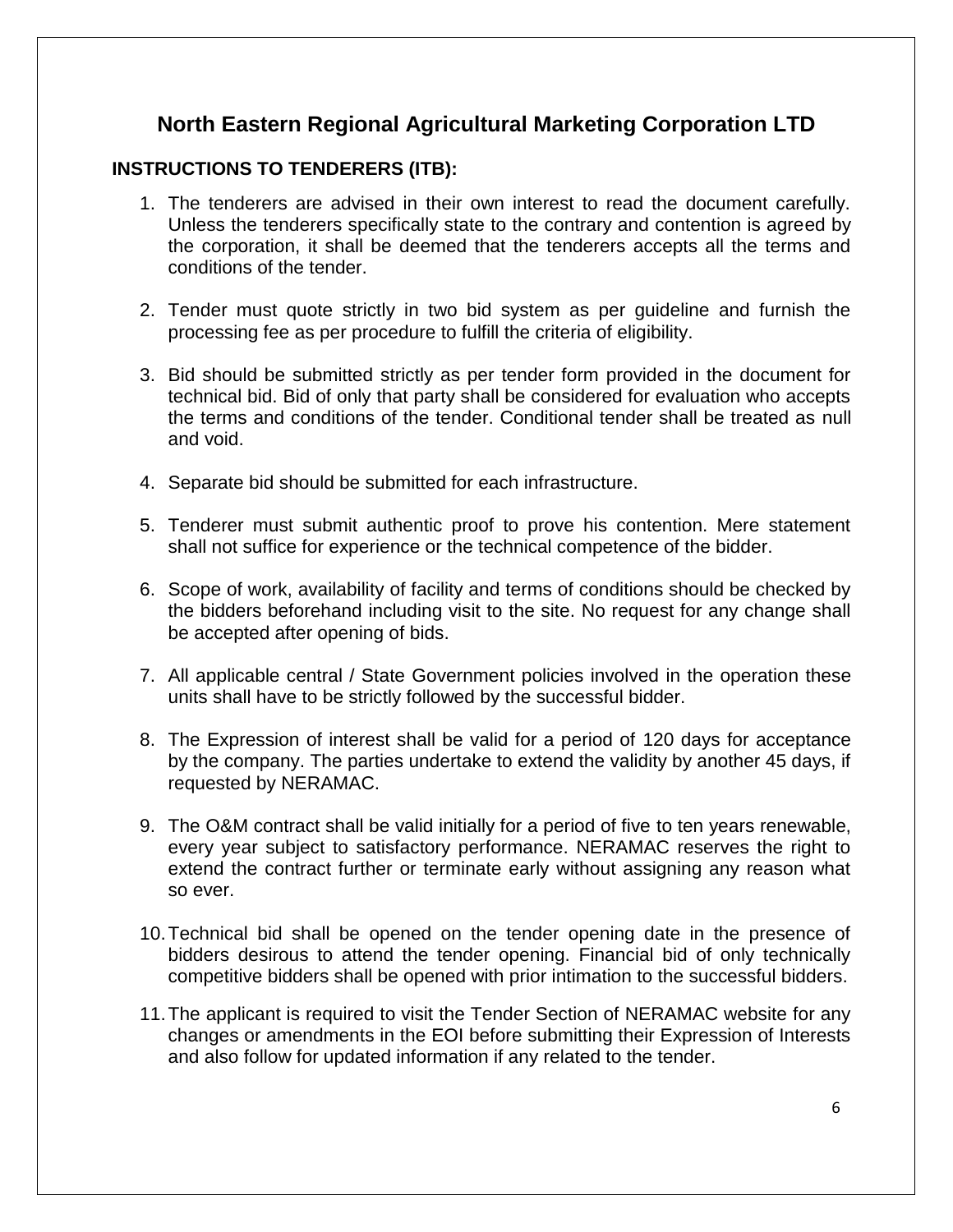- 12. Tenderers in their own interest are advised to visit the facilities of NERAMAC, detailed at scope of work before submission of bid. After acceptance of their bid, no plea shall be admitted that they were not aware of the condition and facilities available at the site and no change shall be made in the conditions after acceptance of tender.
- 13.Tenderer must provide employment to minimum 5 (five) numbers of employees of NERAMAC in each infrastructure and tenderer will pay salaries / wages and other dues to those employees. During evaluation employment of one employee will carry two marks.
- 14.Successful bidder / tenderer will deposit one year fees as security deposit with in fifteen days from the date of issue of LOI.

#### **Processing Fee & EMD:**

The EOI should be submitted along with the necessary supporting documents and a processing fee of Rs. 20,000/ per unit (Non-refundable) and EMD of Rs.50,000/- for each facility (Refundable to unsuccessful parties) for which interest is expressed as per the date and time given in the document.

#### **Time for bid submission and opening:**

Last date of submission bids will be **10/09/2018 up to 14.00 Hrs** in two bid system as described hereunder;

#### **Procedure for submission of Technical Bid and Financial Bid:**

Technical bid should be submitted as per Format for Technical bid along with forwarding letter and affidavit **of self-declaration** and supporting documents to prove the technical competitiveness in one envelop. Details related to processing fee/ draft should be placed in Technical bid and reference should be given in covering letter. The envelop should be addressed to MD, NERAMAC with clearly super-scribing as technical bid due for opening on 10.09.2018. As NERAMAC objective is also to promote regional entrepreneurs, preference shall be given to the bidders having NER connections and bidders who agrees to utilize existing manpower of NERAMAC.

Financial Bid (Quote cost & payment term on annual basis) should be given as per the Format of financial bid. Financial bid should be place in another envelope addressed to the MD, NERAMAC and super-scribed as Financial bid for which technical bid opened on 10.09.2018.

Both the envelops should then be placed in one bigger envelop and Super-scribed as "Tender for Expression of Interest" due for opening on **10.09.2018** addressed to the MD NERAMAC and submitted in the tender box placed in the office of the MD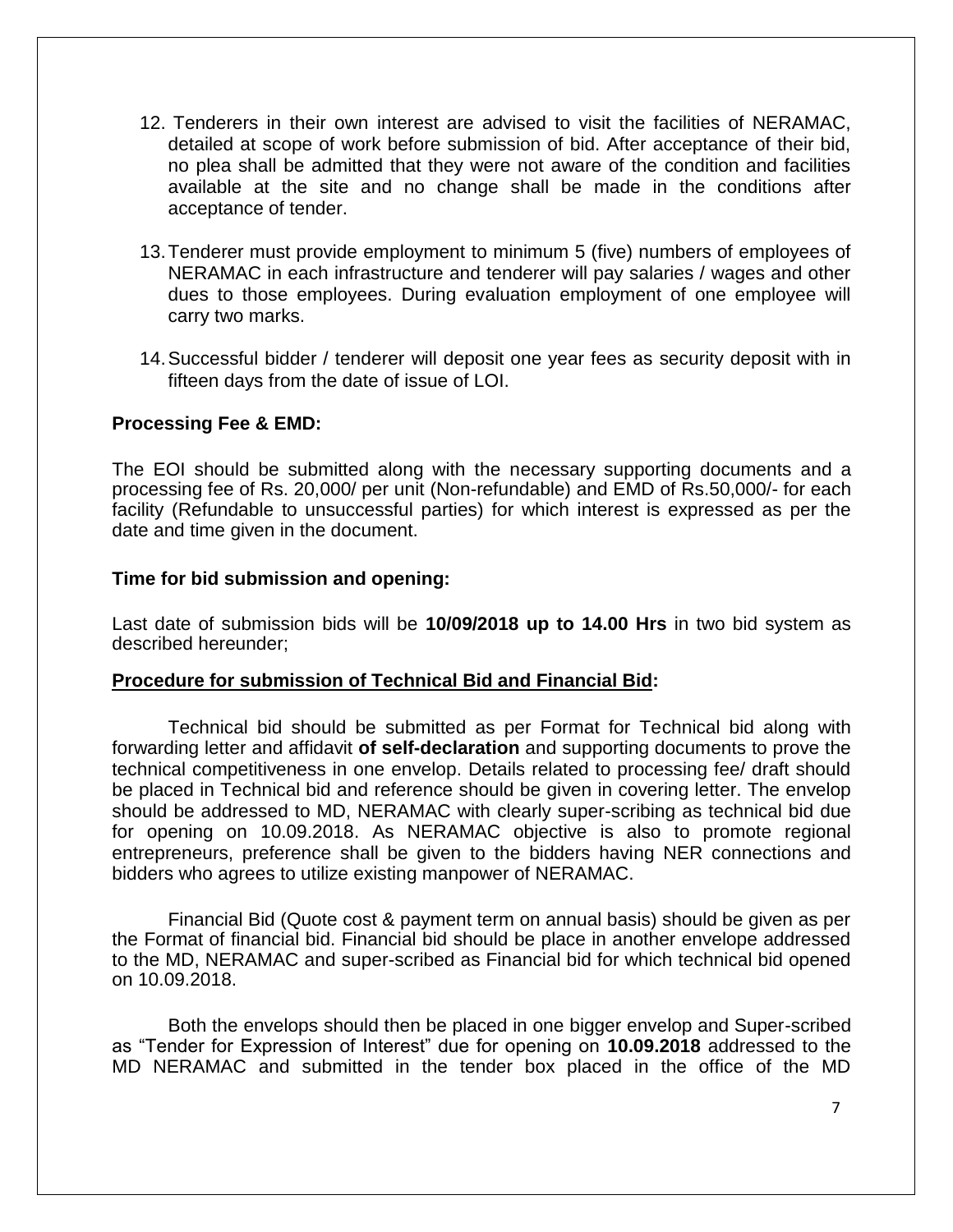NERAMAC by the tender submission date and time of tender.

Financial Bid of only technically qualified bidder shall be opened under intimation to the successful bidders through e-mail.

#### **Amendment to EOI**

At any time prior to the last date for receipt of proposals, NERAMAC, may for any reason, whether at its own initiative or in response to a clarification requested by a prospective applicant, modify the EOI document by an amendment or extension. In order to provide prospective applicants reasonable time in which to take the amendment into account in preparing their proposals, NERAMAC may, at its discretion, extend the last date for the receipt of proposals and/or make other changes in the requirements set out in the EOI through due notification.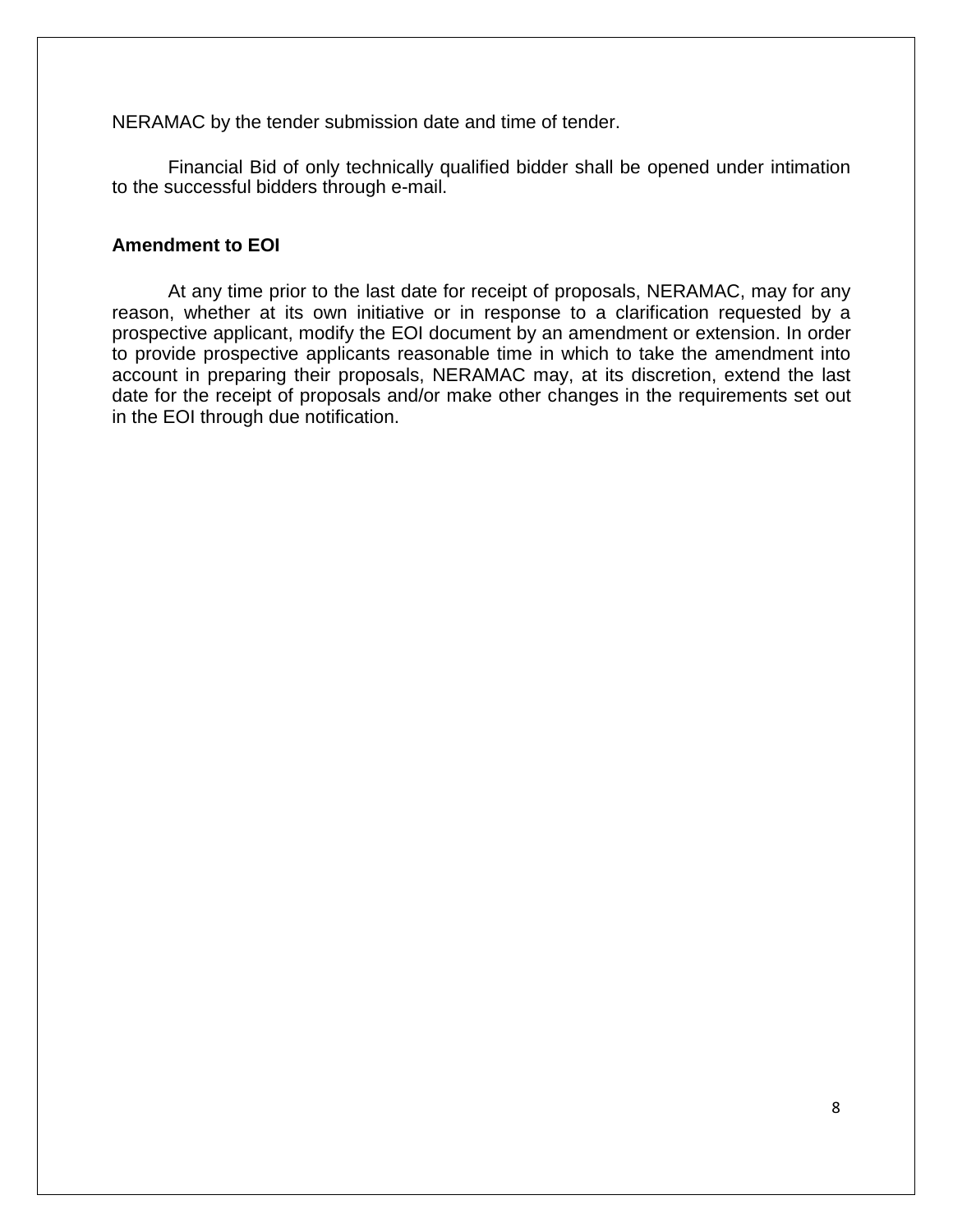The applicant is required to visit the Tender Section of NERAMAC website for any changes extension or amendments in the EOI before submitting their Expression of Interests.

#### **Examination of Technical competitiveness (40 Points);**

- a) The NERAMAC shall examine the applications to determine whether they are complete, whether the documents have been signed as indicated in this document, whether all Forms as asked have been filled in properly, whether applications are generally in order and all information as indicated under various clauses have been furnished.
- b) The NERAMAC reserves the right to waive minor deviations in the proposal application if they do not materially affect the process or capability of the bidder to perform the assignment.
- c) Prior to detailed evaluation formalities, NERAMAC shall determine the substantial responsiveness of each application to the Invitation documents. A substantially responsive proposal is one, which conforms to all the terms and conditions of the Invitation document without any material deviation. A material deviation is one, which limits in any way responsibilities and liabilities of the bidder or any right of the employer as required in this document. NERAMAC may waive any minor non-conformity in an application, which does not constitute material deviation. Non-responsiveness bids shall run the risk of rejection.
- d) The evaluation shall be carried out on the basis of data available in the application documents received from the party in the first instance. No account will be taken of any further documents or clarifications or any such additional information furnished subsequently by the party. However, NERAMAC reserves the right to call for such clarifications confined in scope to the contents of the application, should such a clarification become necessary for proper judgment in evaluation.
- e) The short-listed bidders may be provided with further opportunities for interaction with NERAMAC to study and submit a detailed technical and financial proposal for the objectives set forth in this EOI document.
- f) The selection of the successful bidder among the short-listed one(s) shall be based on technical and financial criteria, with 40% weightage for technical competency/capability, 40% weight age for financial proposal and 20% for PPT.
- g) NERAMAC reserves the right to accept or reject any or all the offers at any stage of the process without assigning any reasons thereof and no claim/dispute on this aspect shall be entertained.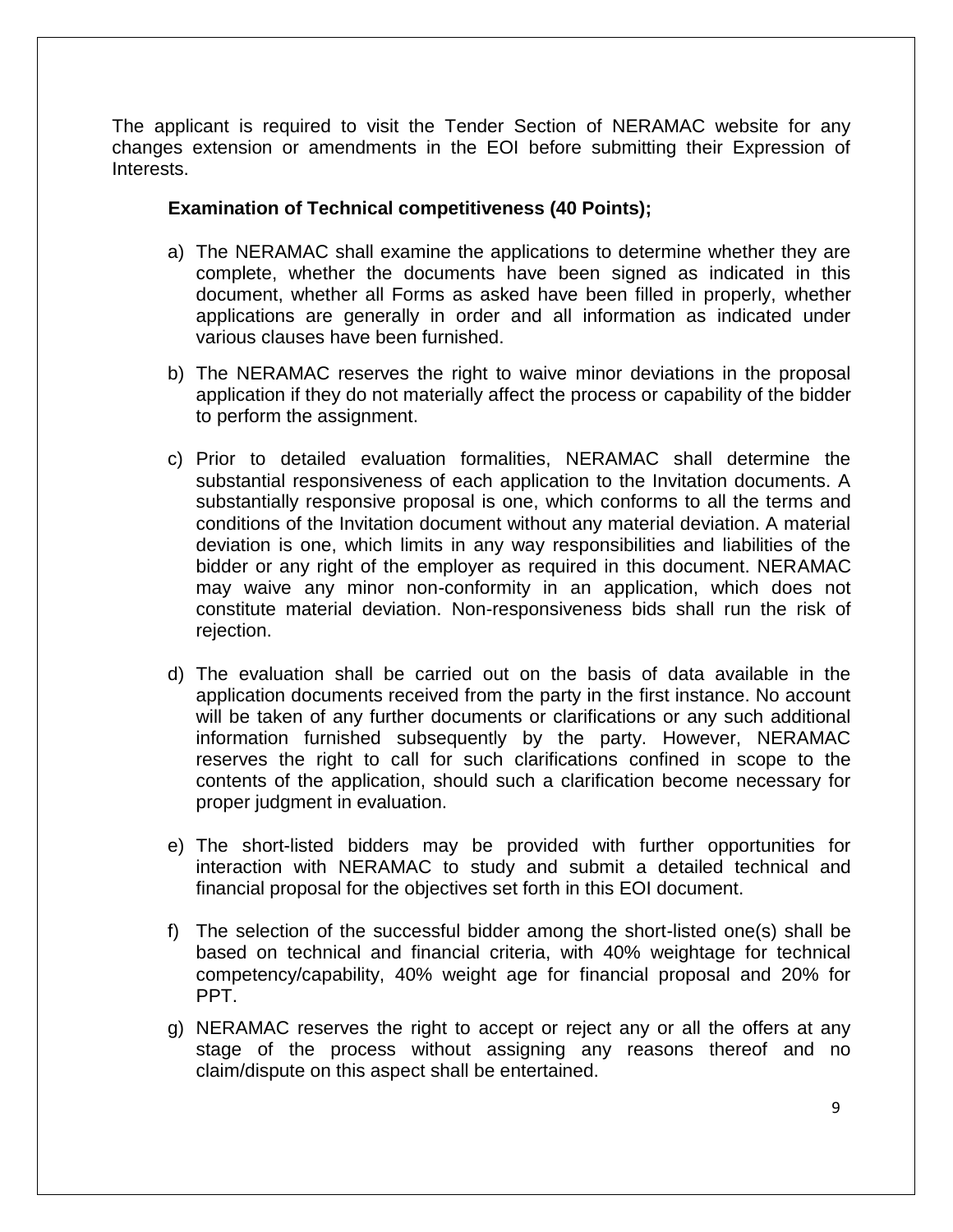## **Presentation (20 Points)**

As a part of Evaluation of Expression of Interests submitted by the applicants, NERAMAC may seek further information or a presentation from the Organizations at a short notice for evaluation purposes.

## **Rejection of EOI**

The application is liable to be rejected if:

- a) The application is not covered in proper sealed cover with superscription as indicated.
- b) Not in prescribed forms and not containing all required details.
- c) Not properly seal and signed as per requirements.
- d) Received after the expiry of due date and time.
- e) Offer is received by fax, telegram or e-mail.
- f) Bid received without the processing fees, EMDs and Document fees.
- g) Missing of any supporting document(s) with the EOI

### **Disclaimer**

- a. The NERAMAC shall not be responsible for any late receipt of applications for any reasons whatsoever. The applications received late will not be considered and returned unopened to the applicant.
- b. The NERAMAC reserves the right
	- To reject any/all applications without assigning any reasons thereof.
	- To relax or waive any of the conditions stipulated in this document as deemed necessary in the best interest of the NERAMAC without assigning any reasons thereof.
	- To include any other item in the Scope of work at any time after consultation with applicants or otherwise.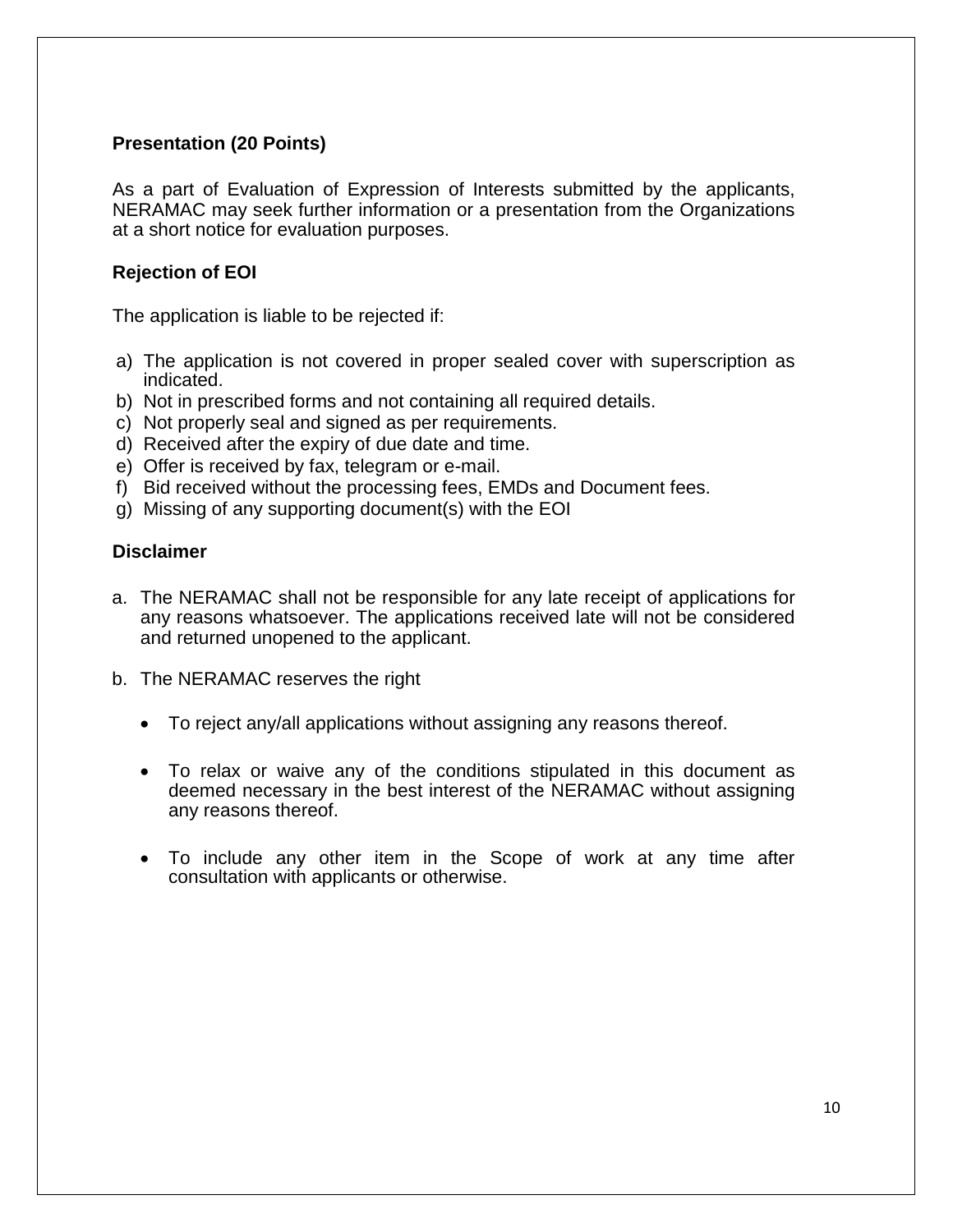#### **Formats for Submission**

#### **FORM I EOI Letter Performa**

To

Managing Director, NERAMAC, 9 Rajbari Path, G.S Road, Guwahati – 781005, Assam, India

#### **Sub: Expression of Interest for utilization of existing Infrastructure of NERAMAC Ltd on AS IS WHEREIS BASIS**

Sir,

The undersigned having read and examined in detail all the EOI documents pertaining to your assignment; do hereby express the interest to do the work as specified in the scope of work.

| <b>S.No</b> Description                                                                 | <b>Response</b> |
|-----------------------------------------------------------------------------------------|-----------------|
| Name of the Organization                                                                |                 |
| 2. Address                                                                              |                 |
| 3. Name, designation $\&$ address of the person<br>to whom all references shall be made |                 |
| 4. Telephone (with STD code)                                                            |                 |
| 5. Mobile No. of the contact person                                                     |                 |
| 6. E-mail of the contact person                                                         |                 |
| 7. Fax No. (with STD code)                                                              |                 |

We have enclosed the following documents:

- 1. Letter of Authorization.
- 2. Form I should be submitted on the company's letter head duly seal and signed by the authorized person.
- 3. Processing Fee of Rs. 20,000/- per unit, EMD of Rs.50,000/- per facility and Document Fees of Rs.500/- in the form of a Demand drafts drawn in favor of the NERAMAC, payable at New Delhi.
- 4. Qualification eligibility criteria Form.
- 5. Affidavit or Self Declaration of eligibility in Form- II.
- 6. Self Attested copies of Supporting Documents.

I/ We hereby declare that my/ our EOI is made in good faith and the information contained is true and correct to the best of my/ our knowledge and belief.

Thanking you,

Yours faithfully,

|              |       | (Signature of the Applicant) |
|--------------|-------|------------------------------|
| Name:        |       | Witness by - Signature:      |
| Designation: |       | Name:                        |
| Seal:        |       | Address:                     |
| Date:        | Place | Date :                       |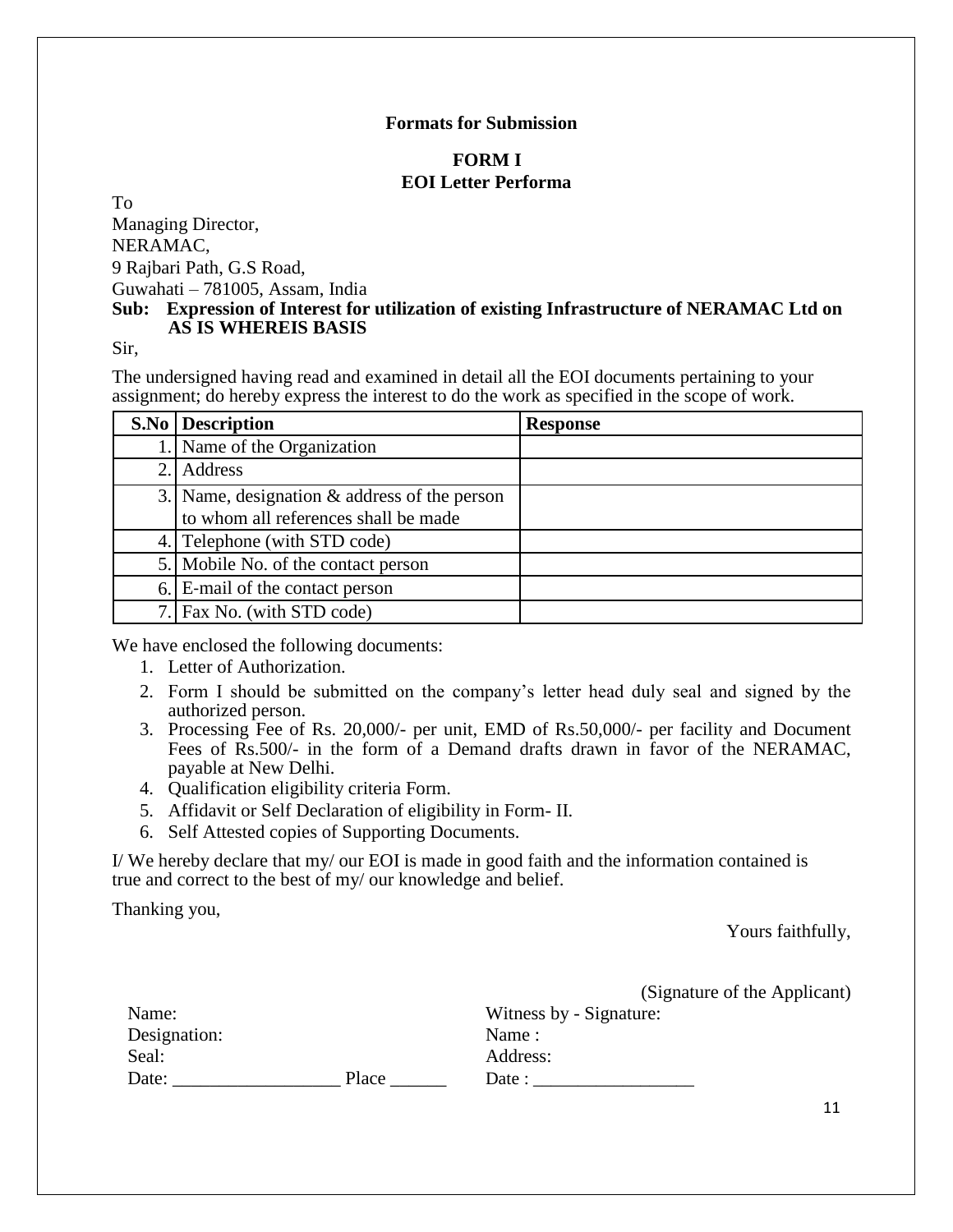# **(Format for Technical Bid)**

| S.No            | <b>Eligibility Criteria</b>                                                                                                           | <b>Document</b><br>attached | Yes / No<br>Deviation,<br>if any |
|-----------------|---------------------------------------------------------------------------------------------------------------------------------------|-----------------------------|----------------------------------|
| 1               | Name of Unit on which interest is shown                                                                                               |                             |                                  |
| $\overline{2}$  | Name of the Company                                                                                                                   |                             |                                  |
| 3               | Registered address of the Company                                                                                                     |                             |                                  |
| $\overline{4}$  | Nature of Business of the Company                                                                                                     |                             |                                  |
| 5               | Sales turnover for last 3 years (13-14, 14-15, 15-16)                                                                                 |                             |                                  |
| 6               | Number of Technical staff at present                                                                                                  |                             |                                  |
| $\overline{7}$  | Requirement of technical staff to run the interested unit                                                                             |                             |                                  |
| 8               | Tax Clearance Certificate to be enclosed                                                                                              |                             |                                  |
| 9               | Power of Attorney if applicable                                                                                                       |                             |                                  |
| 10              | Partnership deed if any,                                                                                                              |                             |                                  |
| 11              | Registration of firm,                                                                                                                 |                             |                                  |
| 12              | Income tax registration certificate,                                                                                                  |                             |                                  |
| 13              | Professional tax certificate                                                                                                          |                             |                                  |
| $\overline{14}$ | Plan & Program of work.                                                                                                               |                             |                                  |
| 15              | Investments involved                                                                                                                  |                             |                                  |
| 16              | Period for which management control required.                                                                                         |                             |                                  |
| 17              | Non-refundable Processing fee of Rs.20,000/- per<br>application through Bank Draft or RTGS/NEFT (proof<br>of payment to be enclosed). |                             |                                  |
| 18              | Any other point like to be added                                                                                                      |                             |                                  |

Thanking you,

Yours faithfully,

| (Signature of the Applicant) |  |
|------------------------------|--|
| Name:                        |  |
| Designation:                 |  |

Seal:

Date: \_\_\_\_\_\_\_\_\_\_\_\_\_\_\_\_\_\_ Place \_\_\_\_\_\_

**Note: Bidder can use a separate sheet if required**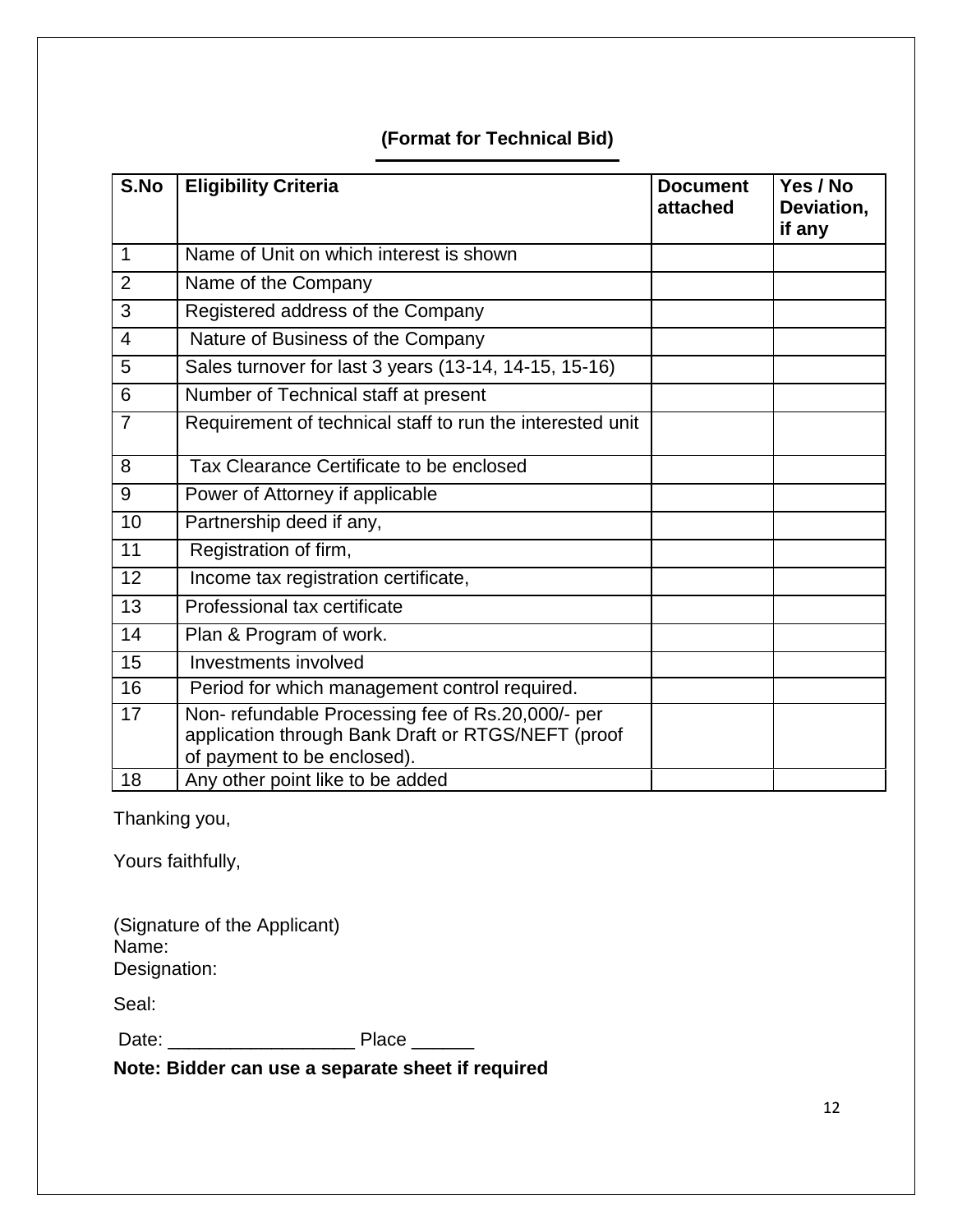# **Format for Financial Bid (40 POINTS)**

To Managing Director, NERAMAC, **9 Rajbari Path, G.S Road, Guwahati – 781005, Assam, India**

## **Sub: Expression of Interest for utilization of existing Infrastructure of NERAMAC Ltd on AS IS WHEREIS BASIS**

Sir,

I/We wish to submit our offer against **Expression of Interest for utilization of existing**

**Infrastructure of NERAMAC Ltd on AS IS WHERE IS BASIS** on the following rates.

| Sno.           | Description | Price                      | offered | per       |
|----------------|-------------|----------------------------|---------|-----------|
|                |             | annum for                  |         | utilizing |
|                |             | <b>NERAMAC</b> facilities. |         |           |
|                |             | $($ INR)                   |         |           |
|                |             |                            |         |           |
| $\overline{2}$ |             |                            |         |           |

The rates quoted above shall remain valid for at least six months from closing date of EOI and no enhancement whatsoever shall be claimed by the tenderer /Bidder

I/We have carefully read the terms and conditions of the Tender /Quotation and are agreed to abide by these in letter and spirit.

(Signature of the Applicant)

Name: Designation:

Seal:

Date: \_\_\_\_\_\_\_\_\_\_\_\_\_\_\_\_\_\_ Place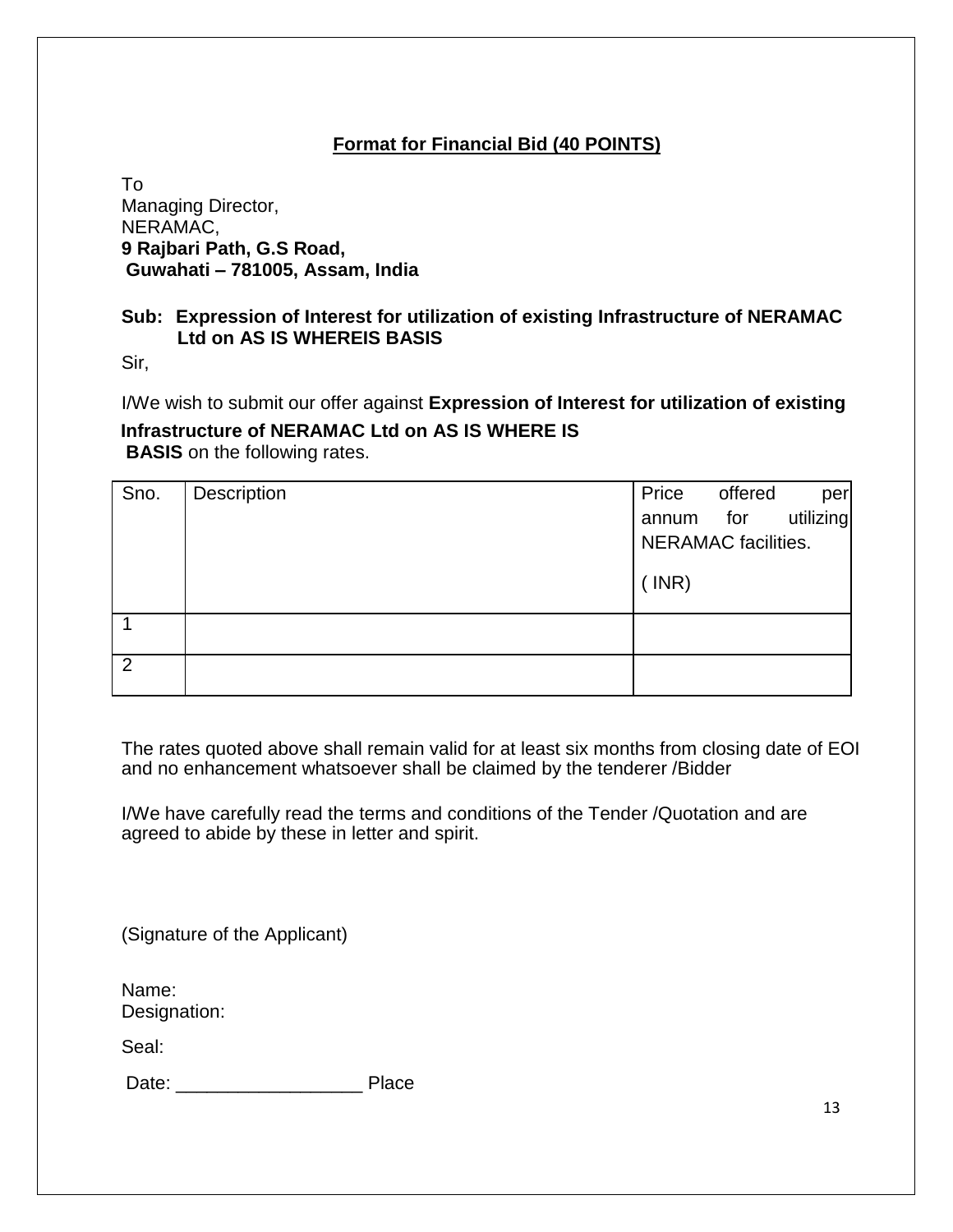### **FORM II**

## **AFFIDAVIT or SELF-DECLARATION**

#### **Sub: Expression of Interest for utilization of existing Infrastructure of NERAMAC Ltd on AS IS WHEREIS BASIS**

Bidder shall be excluded from participation in the selection procedure if:

- 1. They are bankrupt or being wound up, are having their affairs administered by the courts, have entered into an arrangement with creditors, have suspended business activities, are the subject of proceedings concerning those matter, or are in any analogous situation arising from a similar procedure provided for in national legislation or regulations;
- 2. They have been convicted for an offence concerning their professional conduct by judgment, which has the force of res judicata;
- 3. They have been guilty of grave professional misconduct proven by any means, which the contracting authority can justify;
- 4. They have not fulfilled obligations in respect of payment of social security contribution or the payment of taxes in accordance with the legal provisions of the country in which they are established or with those of the country of the contracting authority or those of the country where the contract is performed;
- 5. They have been the subject of a judgment, which has the force of res judicata for fraud, corruption, and involvement in a criminal organization or any other illegal activity detrimental to the communities" financial interests;
- 6. Following another procurement procedure or grant award procedure financed by the community budget, they have been declared to be in serious breach of contract for failure to comply with their contractual obligations.

In response to your call for expression of interest, I/We hereby declare that I/we:

- 1. Am/are not in any of the situations excluding me/us from participation contracts)
- 2. Agree to abide by the highest ethical standards in the profession and, in particular, have no potential conflict of interest;
- 3. Will inform the Authority immediately if there is any change in the above circumstances at any stage during the tender procedure or during the implementation of the project;
- 4. Fully recognize and accept that any inaccurate or incomplete information deliberately provided in this tender may result in my/our exclusion from this or other contracts funded by the Authority.

(Signature of the applicant or of authorized representative with company seal)